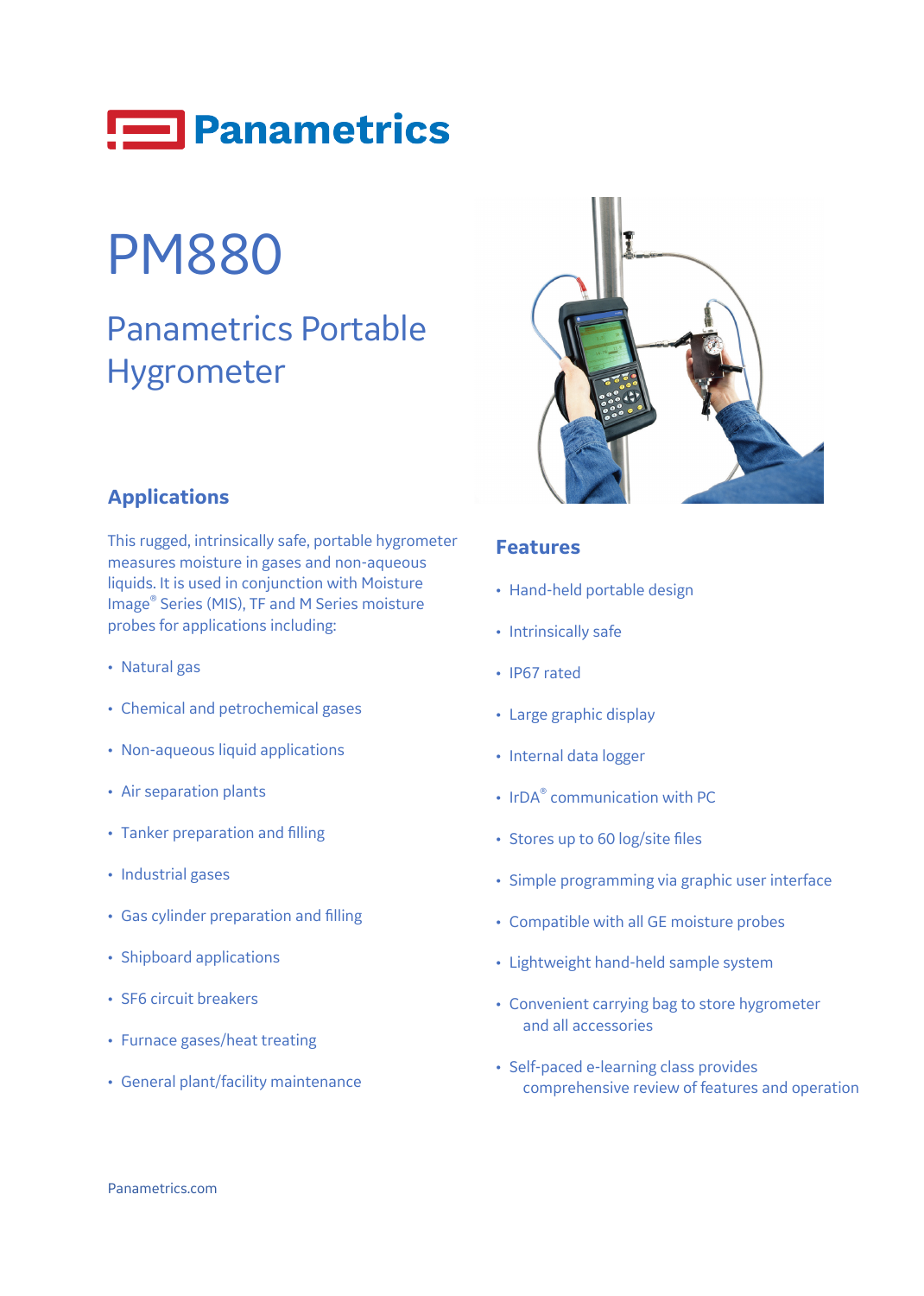The PM880 hygrometer is a complete, intrinsically safe, portable system with options and accessories to meet all industrial moisture measurement needs.

This hygrometer is small, lightweight, and easy-to-use. The large LCD displays moisture readings in dew point (°C or °F), ppmv, ppmw, lb/MMSCF (natural gas), and a variety of other unit options. Data can be viewed in alphanumeric or graphic formats. A rechargeable battery pack and battery charger make this the ideal go-anywhere moisture analyzer.

The PM880 comes in a soft carrying case with zippered compartments, a handle, and a shoulder strap. The case accommodates the PM880, a sample system, flexible hosing, probes with protective covers, a Moisture Image Series probe electronics module, an operating manual, a battery pack, a battery charger, and probe cables.

Training for the PM880 is available on-site, in the factory or on line. GE offers extended warranties and service agreements for the PM880 as well as a range of services including NIST-traceable calibration, field calibration, rentals and moisture surveys.

The PM880's large LCD displays moisture readings in dew point (°C or °F),  $ppm_{\nu}$ , ppm $_{\omega}$ , lb/MMSCF (natural gas), and a variety of other unit options in graphic or alphanumeric formats.

#### **PM880 Accessories**

- 1. Portable, infrared thermal printer and battery charger
- 2. Zippered soft carrying case
- 3. Flexible braided–stainless steel hose
- 4. MIS probe electronics module
- 5. TF moisture probe
- 6. M Series moisture probe with probe cable
- 7. Portable sample system
- 8. PC infrared adapter
- 9. PM880 battery and charger





### **Online Training Programs**

A self-paced, online training class is available to learn more about the features and operation of the PM880 hygrometer. The comprehensive course contains nine learning modules examining topics including basic moisture measurement theory, programming, sample system operation, and basic troubleshooting.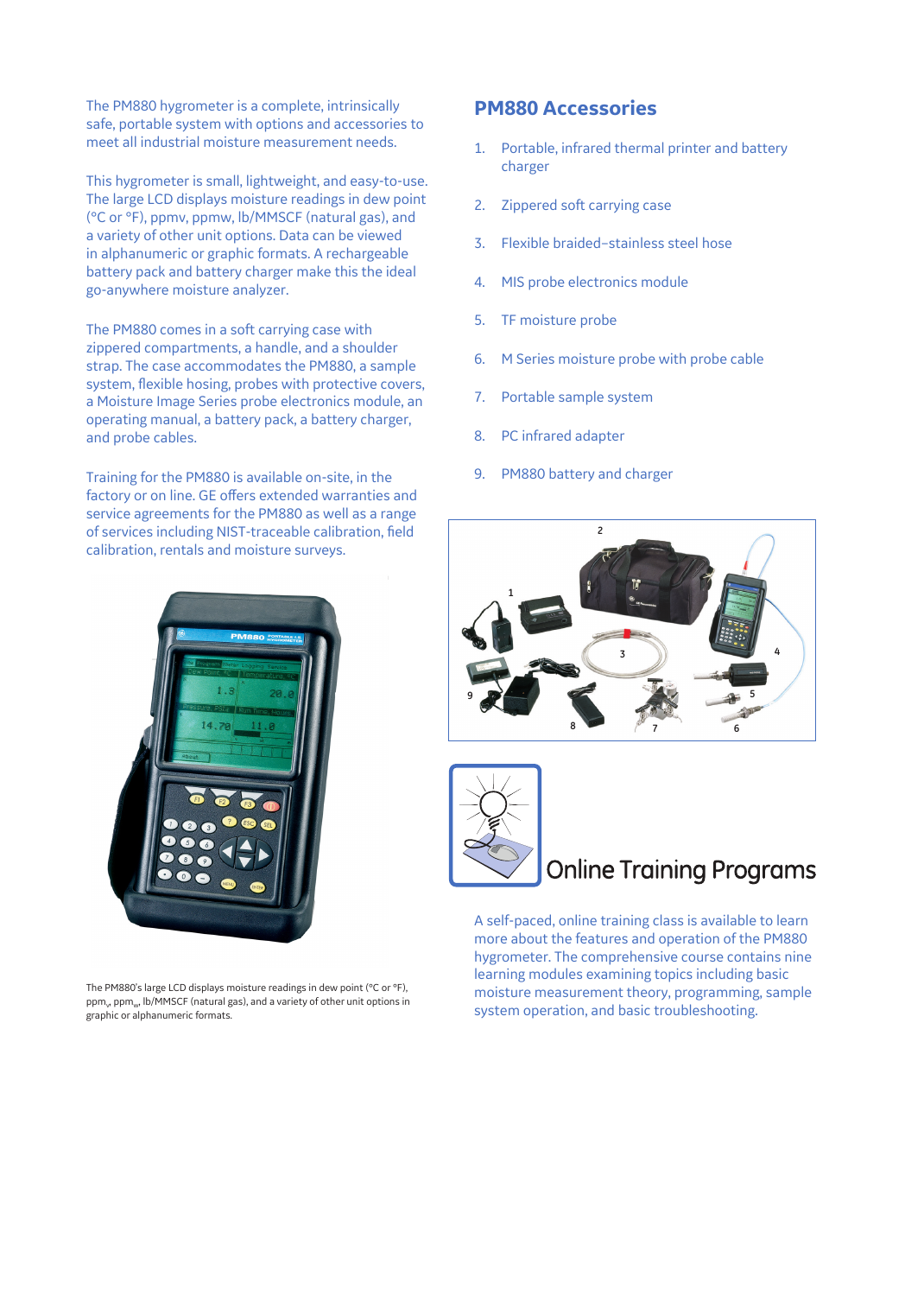### PM880 Specifications

#### **Overall**

#### **Channels**

Single channel

#### **Dimensions**

- Size: 9.4 x 5.5 x 1.5 in (238 x 138 x 38 mm)
- Weight, electronics: 2.5 lb (1.13 kg)
- Weight, sample system: 4 lb (1.8 kg)

#### **Enclosure**

Type 4X, IP67

#### **Electronics**

#### **Internal Battery**

Rechargeable. PM880 batteries can be installed or removed in hazardous areas. Batteries must be recharged in non-hazardous areas only.

#### **Battery Life**

15 to 24 hours depending on type of probe; battery life reduced when operating below 32°F (0°C)

#### **Battery Charger**

- Switchable input: 115 or 230 VAC, 50/60 Hz
- Requires approximately three hours for full battery recharge

#### **Memory**

FLASH memory

#### **Operating Temperature**

14° to 122°F (–10° to 50°C)

*To ensure maximum battery life, GE does not recommend storing at temperatures exceeding 95°F (35°C) for longer than one month.*

#### **Keypad**

25-key, rubberized, tactile membrane

#### **Display**

240 x 200 pixel, graphic backlit LCD display

#### **Printer/Terminal Output**

Infrared communication port

#### **Cables**

Cable type dependent on probe type: M Series, TF Series, or Moisture Image Series. LEMO®-to-bayonet connector

#### **Cable Length**

- Standard: 10 ft (3 m)
- Optional: Consult GE for other lengths

#### **Hazardous Area Classification**

Intrinsic-safety certification: Baseefa (2001) Ltd. @ II 1 G EEx ia IIC T3 (-20 $^{\circ}$ C  $\leq$  T<sub>2</sub>  $\leq$  +50 $^{\circ}$ C) Baseefa02ATEX0191; and CSA C US Class I, Division 1, Groups A, B, C & D, Type 6

#### **European Compliance**

EMC Directive 2004/108/EC, EN61326-1:2013, Class A, Table 2, Industrial Environment

#### **Operational**

#### **Site Parameter Programming**

Menu-driven, graphic, operator interface uses keypad and soft-function keys. Online help functions. Memory storage for saving site parameters.

#### **Data Logging**

Memory capacity to log over 100,000 moisture data points. Programmable keypad for log units, update times, and start and stop times.

#### **Display Functions**

Displays measurements and logged data in alphanumeric or graphic format.

#### **Display Units**

- Moisture: DP temperature, ppmv, ppmw, % RH, lb/MMSCF, and others
- Temperature: °F, °C, and °K
- Pressure: psig, bar, kPa (gauge),  $kg/cm<sup>2</sup>$  (gauge), and others